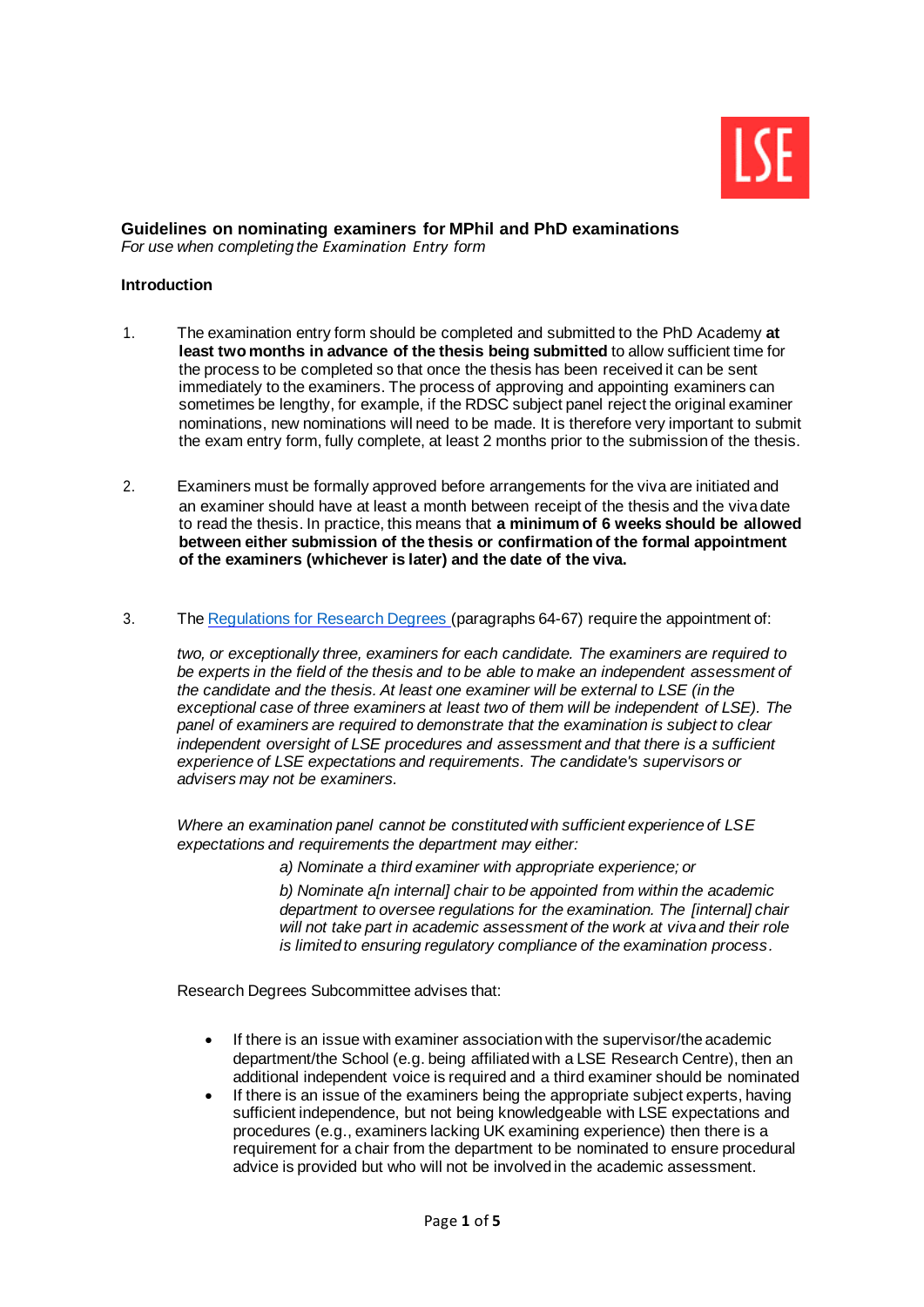- 4. Supervisors are asked to nominate appropriate examiners (by completing the relevant sections of the [Examination Entry form\)](https://info.lse.ac.uk/current-students/phd-academy/assets/documents/examEntry-1.docx) that meet the School's criteria: the notes below are intended to assist in the nomination process. The Doctoral Programme Director will need to confirm they are content with the nominations made by the supervisor by signing the examination entry form.
- 5. It is not the responsibility of candidates to nominate their own examiners and candidates do not have the right to request and have appointed examiners of their choosing. However, it is usual for a supervisor to consult with the candidate about potential examiners, in particular to establish whether there is any connection between the candidate and the examiner(s) (see paragraphs 19-20 below).

## **Completing the examination entryform**

- 6. The candidate, with guidance from their supervisor, should ensure they provide a comprehensive and clear abstract on the relevant section of the examination entry form. The abstract should be written in a manner accessible to non-subject experts and in plain English. The candidate should ensure that they fully understand the declaration they are asked to sign – further guidance on this can be sought from the PhD Academy Deputy Director (Marcus Cerny; [m.w.cerny@lse.ac.uk](mailto:m.w.cerny@lse.ac.uk)).
- 7. The supervisor will need to ensure they make an articulate case for the choice of particular examiners. It is assumed that nominated examiners will be experts in their field therefore the supervisor should give **specific reasons** for the choice of that particular examiner in relation to their particular academic expertise. This is to assist the Subject Panel in their consideration of the suitability of the examiners.
- 8. The supervisor will need to check whether there are any academic and/or personal connections between a candidate and an examiner and declare this on the examination entry form. **Any connection between a candidate and an examiner and any connection between a supervisor and an examiner must be declared in full on the Examination Entry Form**.
- 9. Additionally, the supervisor will need to confirm how many previous MPhil/PhD examinations each examiner has conducted and indicate this on the relevant section of the form. The supervisor will also need to confirm whether each examiner has had previous experience of PhD examining in the UK (as distinct from PhD examining experience in other countries).
- 10. The Panel considering the examiner nominations are unable to do so if information provided is incomplete. The PhD Academy will return any incomplete forms to the supervisor, which may cause delays to the examination process. Supervisors are therefore asked to provide full information in all sections of the form.

# **Examiners**

- 11. The Research Degrees Subcommittee will appoint the examiners, having paid particular attention to their independence, expertise and relevant experience. It will appoint two, or exceptionally three, examiners for each candidate.
- 12. The examiners are required to be experts in the field of the thesis and to be able to make an independent assessment of the candidate and the thesis.
- 13. At least one examiner will be external to LSE (in the exceptional case of three examiners, normally at least two of them will be independent of LSE). The panel of examiners are required to demonstrate that the examination is subject to clear independent oversight of LSE procedures and assessment and that there is a sufficient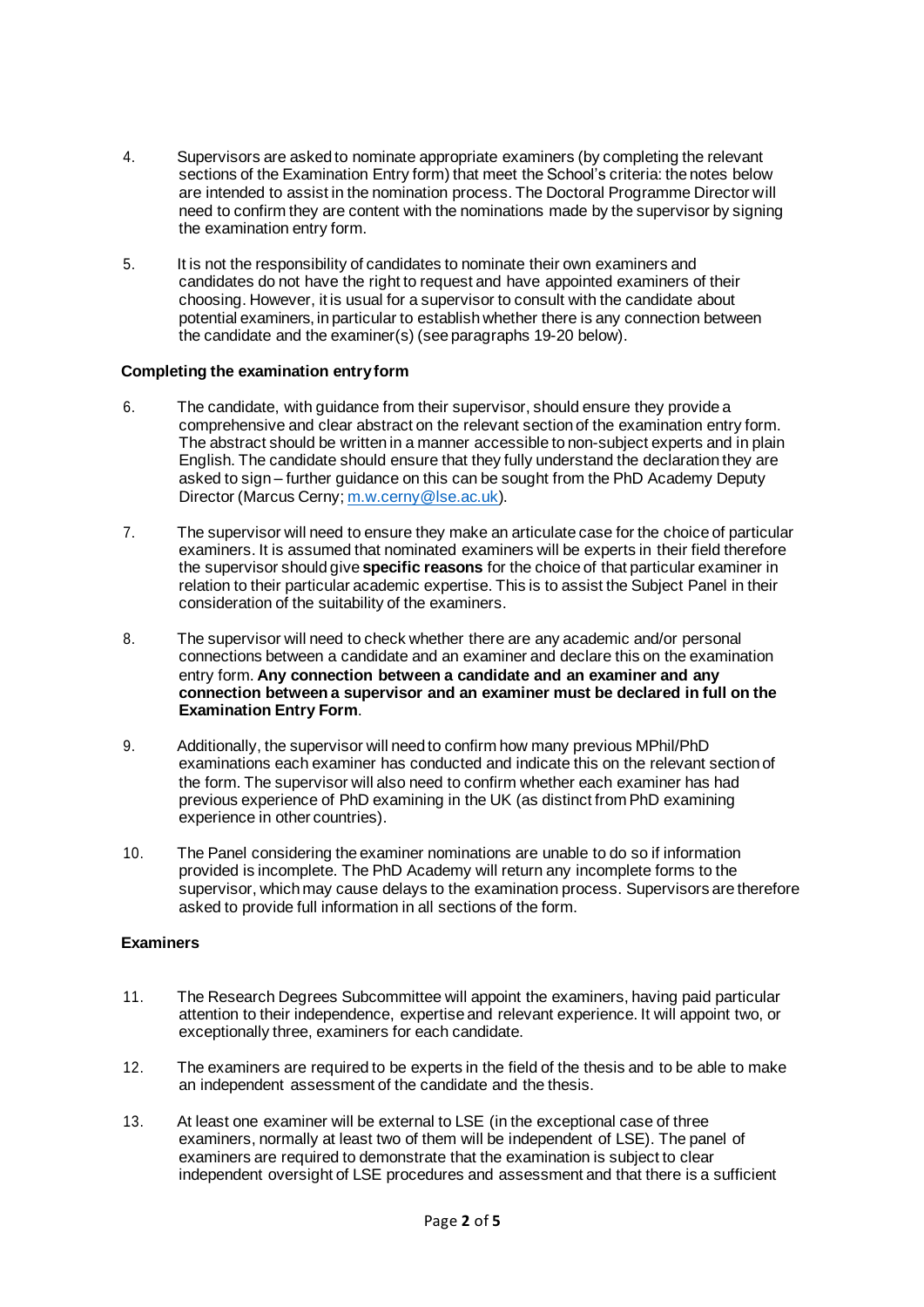experience of LSE expectations and requirements.

- 14. Where an examination panel cannot be constituted with sufficient experience of LSE expectations and requirements the department may either:
	- a) Nominate a third examiner with appropriate experience; or

b) Nominate a chair to be appointed from within the academic department to oversee regulations for the examination. The chair will not take part in academic assessment of the work at the viva and their role is limited to ensuring regulatory compliance of the examination process.

Where a third examiner or an internal chair is required, supervisors should make a case to the RDSC by completing the relevant section of the exam entry form.

- 15. Where an examiner has been a member of staff at the LSE, a period of at least three years must have passed since they left the LSE before they can be classed as an external examiner and act in this capacity. This also applies to a member of academic staff who has been a Visiting Professor at the LSE. For the purposes of examiner classification, nominated external examiners who are affiliated with a LSE research centre are classed as internal examiners.
	- This means that if one internal examiner and one external examiner, who is affiliated with a LSE (either via research centre or who has previously been a member of staff at the LSE within the last three years), are being nominated then both nominees will be classed as internal to the LSE. As is it not permissible to nominate two internal examiners, a third external examiner with no affiliations to the LSE or close connections to the supervisor and/or candidate, will need to be nominated as part of the nomination process.
	- This means that if two external examiners, who are both affiliated with a LSE (either via a research center or who have previously been a member of staff at the LSE within the last three year) are being nominated, then both nominees will be classed as internal to the LSE. As is it not permissible to nominate two internal examiners, a third external examiner with no affiliations to the LSE or close connections to the supervisor and/or candidate, will need to be nominated as part of the nomination process.
- 16. Retired members of academic staff, who are still active in their fields, can usually act as examiners. Their institutional affiliation, in terms of whether they will be considered an internal or external examiner, will be that of their last employer.

## **Expertise and experience of theexaminers**

- 17. Both examiners should be experts in the field of the thesis although not necessarily in all parts of the precise topic. Many theses are interdisciplinary and the aim should be to appoint examiners who, between them, cover all aspects of the work to be presented by the candidate. It is usual that both examiners will be members of academic staff in a higher education institution (see paragraph 15 above on retired staff) and this can include Visiting Professors.
- 18. Between them examiners are required to be familiar with the UK MPhil/PhD examining process, including experience of conducting MPhil/PhD examinations previously. The supervisor will be asked to confirm the amount of prior examining experience each examiner has on the examination entry form. It is accepted that an academic has to examine an MPhil/PhD thesis for the first time; if such a person is nominated, they should be paired with an experienced examiner. Where this is not possible, the supervisor can request for a third examiner with UK examining experience to be nominated or can request for an internal chair to be present at the viva.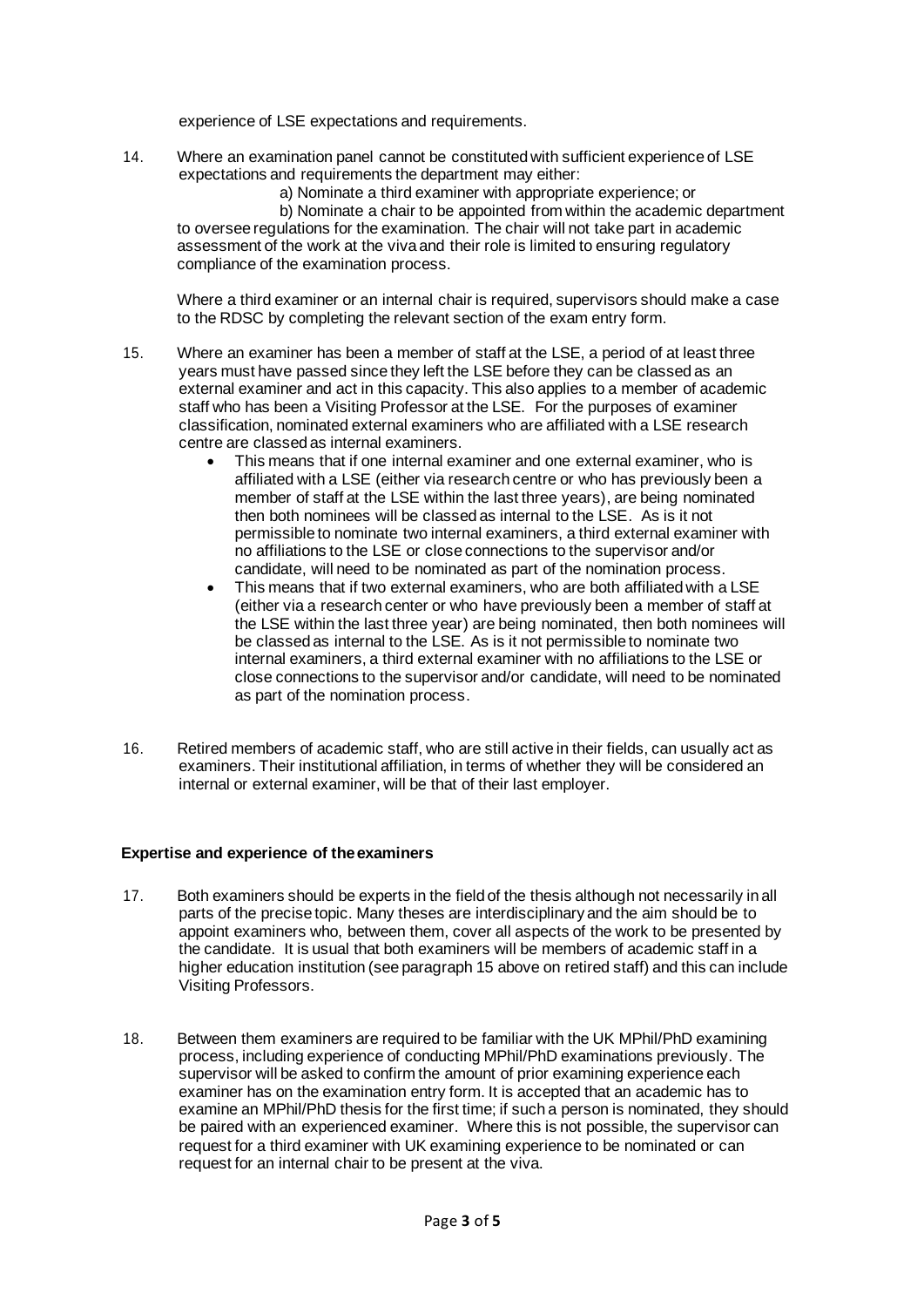#### **Independence**

- 19. It is accepted that examiners will usually be acquainted with the supervisor, and sometimes the candidate, and this in itself is not a bar to acting as an examiner. The supervisor must declare in full any academic and/or personal connections on the examination entry form. All connections will be considered by the Research Degrees Subcommittee's Subject Panel before an examiner can be appointed.
- 20. a. The examiners appointed should have had no direct involvement in the candidate's research or close connections with either the supervisor or the candidate that might inhibit a completely objective examination. It is not possible to specify all instances where close connections will prevent a potential examiner from being considered as independent. However previous nominations have been rejected on the basis of the following:
	- (i) the internal examiner also being the Doctoral Programme Director and from the same department as the candidate;
	- (ii) an examiner also being a member of the candidate's supervisory team;
	- (iii) an internal examiner who had been involved in the candidate's upgrade decision;
	- (iv) an examiner who had also been the candidate's tutor on a previous degree;
	- (v) a candidate who was holding a job offer from the same academic department as either of the nominated examiners;
	- (vi) an examiner who had written a reference for the candidate in support of an application for funding;
	- (vii) where an external examiner was affiliated with a Research Centre at LSE. (Please refer to point 14 of the above for further information on this); and
	- (viii) an examiner who was the supervisor of a candidate that co-authored a paper that appears in the candidate's thesis.

b. Where connections have existed but were deemed by the Subject Panel as not strong enough to bar the examiner from acting have included (but are not limited to):

- (i) the candidate had met the examiner at a conference where they had spoken briefly about his/her thesis;
- (ii) the internal examiner was based in the same department as the candidate/supervisor;
- (iii) the examiner had supervised the candidate's supervisor, but more than 5 years ago;
- (iv) the candidate's supervisor had supervised the examiner, but more than 5 years ago;
- (v) the examiner had co-authored a paper with the supervisor, but the paper had been written more than 5 years previously; and
- (vi) the examiners and the supervisors were known to each other as experts within the field.